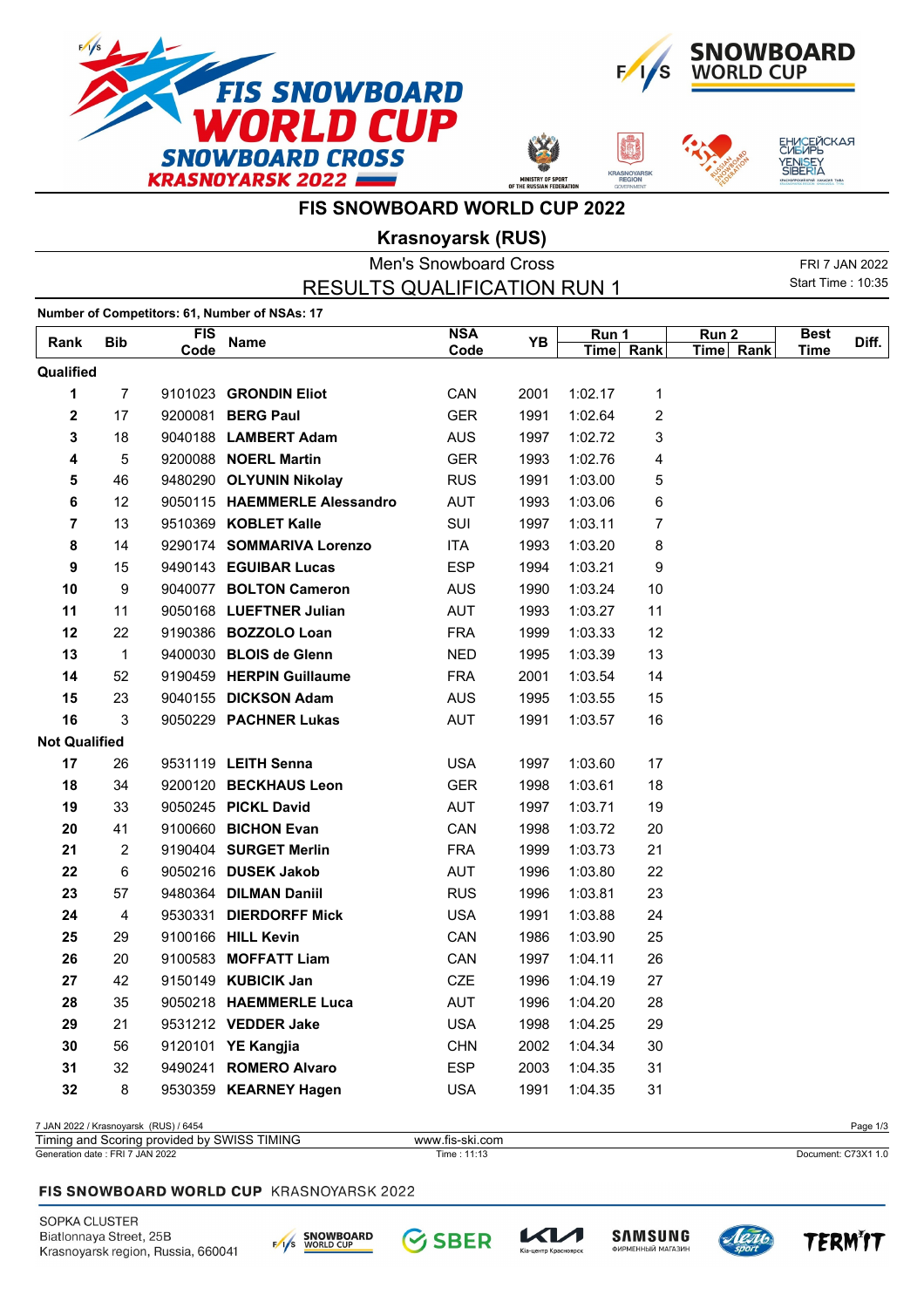# **FIS SNOWBOARD WORLD CUP 2022**

**Krasnoyarsk (RUS)**

Men's Snowboard Cross FRI 7 JAN 2022 Start Time : 10:35

| <b>RESULTS QUALIFICATION RUN 1</b> |            |                    |                           |                    |      |                  |      |                               |                            | Start Time: 10:35 |  |  |
|------------------------------------|------------|--------------------|---------------------------|--------------------|------|------------------|------|-------------------------------|----------------------------|-------------------|--|--|
| Rank                               | <b>Bib</b> | <b>FIS</b><br>Code | Name                      | <b>NSA</b><br>Code | YB   | Run 1<br>$T$ ime | Rank | Run <sub>2</sub><br>Time Rank | <b>Best</b><br><b>Time</b> | Diff.             |  |  |
| 33                                 | 47         |                    | 9480641 DONSKIKH Daniil   | <b>RUS</b>         | 2001 | 1:04.45          | 33   |                               |                            |                   |  |  |
| 34                                 | 44         |                    | 9100932 GRAHAM Colby      | CAN                | 2001 | 1:04.45          | 33   |                               |                            |                   |  |  |
| 35                                 | 31         |                    | 9290328 FERRARI Filippo   | <b>ITA</b>         | 1999 | 1:04.50          | 35   |                               |                            |                   |  |  |
| 36                                 | 55         |                    | 9030002 WILLIAMS Steven   | ARG                | 1988 | 1:04.76          | 36   |                               |                            |                   |  |  |
| 37                                 | 24         |                    | 9190484 SODOGAS Quentin   | <b>FRA</b>         | 2002 | 1:04.77          | 37   |                               |                            |                   |  |  |
| 38                                 | 19         |                    | 7535002 DEIBOLD Alex      | <b>USA</b>         | 1986 | 1:04.79          | 38   |                               |                            |                   |  |  |
| 39                                 | 16         |                    | 9290112 LEONI Tommaso     | <b>ITA</b>         | 1991 | 1:04.89          | 39   |                               |                            |                   |  |  |
| 40                                 | 37         |                    | 9050199 JUD Sebastian     | <b>AUT</b>         | 1995 | 1:04.97          | 40   |                               |                            |                   |  |  |
| 41                                 | 61         |                    | 9480809 ATYLIN Alexander  | <b>RUS</b>         | 2004 | 1:05.00          | 41   |                               |                            |                   |  |  |
| 42                                 | 53         |                    | 9050236 KROH Andreas      | AUT                | 1998 | 1:05.04          | 42   |                               |                            |                   |  |  |
| 43                                 | 51         |                    | 9480494 ANISIMOV Andrei   | <b>RUS</b>         | 1997 | 1:05.05          | 43   |                               |                            |                   |  |  |
| 44                                 | 25         |                    | 9290208 MENCONI Matteo    | ITA                | 1994 | 1:05.07          | 44   |                               |                            |                   |  |  |
| 45                                 | 40         |                    | 9320183 WOO Jin           | <b>KOR</b>         | 2001 | 1:05.08          | 45   |                               |                            |                   |  |  |
| 46                                 | 45         |                    | 9531185 LACROIX Mike      | <b>USA</b>         | 1998 | 1:05.17          | 46   |                               |                            |                   |  |  |
| 47                                 | 50         |                    | 9510384 LUBASCH Nicola    | SUI                | 1998 | 1:05.24          | 47   |                               |                            |                   |  |  |
| 48                                 | 38         |                    | 9510336 WATTER Nick       | SUI                | 1995 | 1:05.26          | 48   |                               |                            |                   |  |  |
| 49                                 | 10         |                    | 9200144 KIRCHWEHM Umito   | <b>GER</b>         | 2000 | 1:05.27          | 49   |                               |                            |                   |  |  |
| 50                                 | 48         |                    | 9220109 NIGHTINGALE Huw   | <b>GBR</b>         | 2001 | 1:05.28          | 50   |                               |                            |                   |  |  |
| 51                                 | 30         |                    | 9510380 BITSCHNAU Pascal  | SUI                | 1998 | 1:05.28          | 50   |                               |                            |                   |  |  |
| 52                                 | 28         |                    | 9190369 le BLE JAQUES Leo | <b>FRA</b>         | 1997 | 1:05.36          | 52   |                               |                            |                   |  |  |
| 53                                 | 36         |                    | 9290155 GODINO Michele    | <b>ITA</b>         | 1992 | 1:05.39          | 53   |                               |                            |                   |  |  |
| 54                                 | 54         |                    | 9050250 DORNHOFER Marco   | <b>AUT</b>         | 1999 | 1:06.38          | 54   |                               |                            |                   |  |  |
| 55                                 | 43         |                    | 9530683 KAMISKY Paul      | <b>USA</b>         | 1991 | 1:06.43          | 55   |                               |                            |                   |  |  |
| 56                                 | 60         |                    | 9040237 DENT Kobi         | <b>AUS</b>         | 2000 | 1:07.21          | 56   |                               |                            |                   |  |  |
| 57                                 | 49         |                    | 9040236 DENT Declan       | <b>AUS</b>         | 2000 | 1:07.25          | 57   |                               |                            |                   |  |  |
| 58                                 | 59         |                    | 9120092 WANG Huiyang      | <b>CHN</b>         | 2003 | 1:08.79          | 58   |                               |                            |                   |  |  |
|                                    | 58         |                    | 9150182 ZERAVA Jakub      | <b>CZE</b>         | 1998 | <b>DNF</b>       |      |                               |                            |                   |  |  |
|                                    | 27         |                    | 9040149 HUGHES Jarryd     | <b>AUS</b>         | 1995 | <b>DNF</b>       |      |                               |                            |                   |  |  |
|                                    | 39         |                    | 9530557 PERLE Michael     | <b>USA</b>         | 1994 | <b>DNS</b>       |      |                               |                            |                   |  |  |

7 JAN 2022 / Krasnoyarsk (RUS) / 6454 Page 2/3 Generation date : FRI 7 JAN 2022 Time : 11:13 Document: C73X1 1.0 Timing and Scoring provided by SWISS TIMING www.fis-ski.com

### FIS SNOWBOARD WORLD CUP KRASNOYARSK 2022